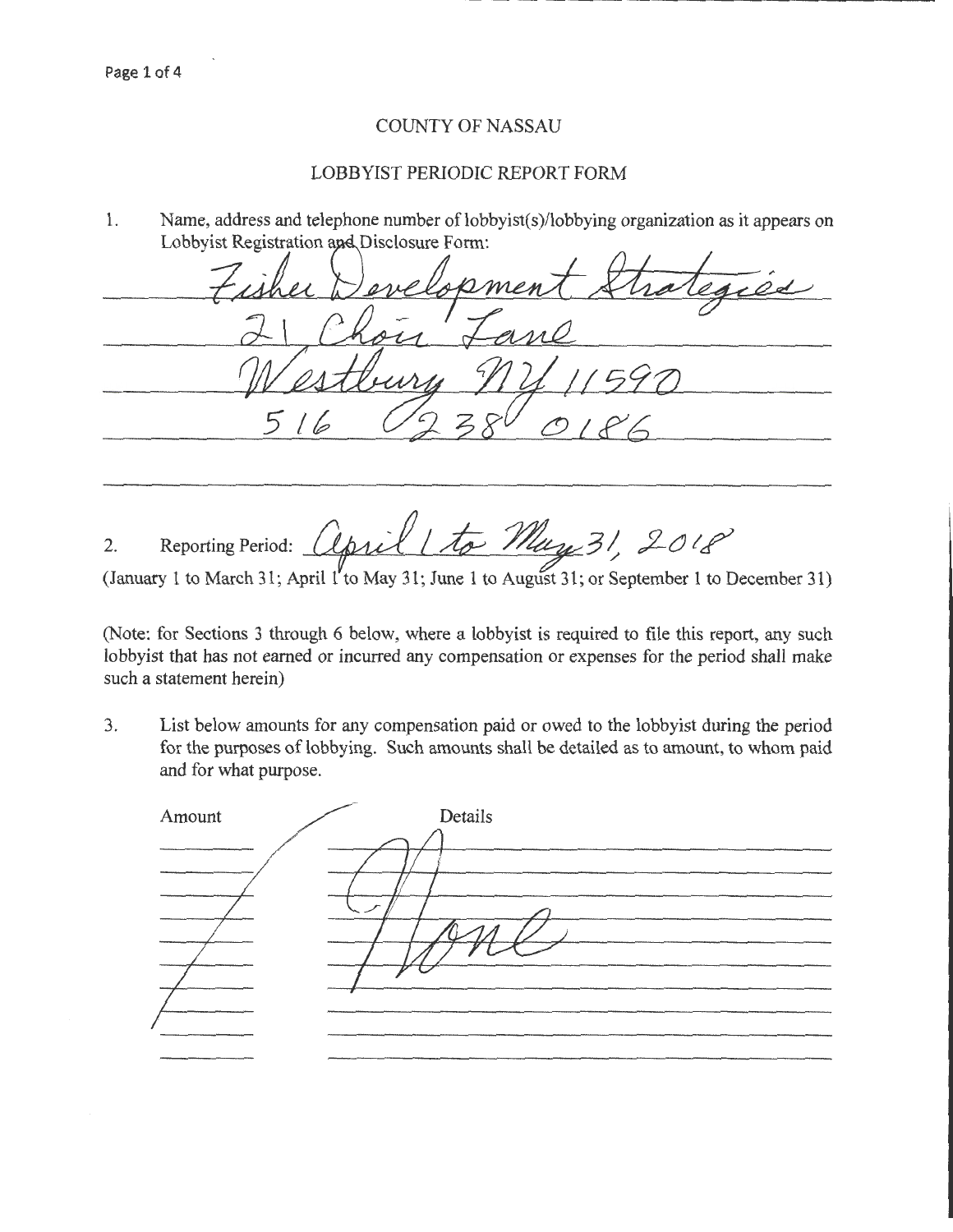4. List below the cumulative total amounts earned to date for lobbying year:

5. List below amounts for any expenses expended or incurred by the lobbyist during the period for the purposes of lobbying. Such amounts shall be detailed as to amount, to whom paid and for what purpose.

| Amount | Details |
|--------|---------|
|        |         |
|        |         |
|        |         |
|        |         |
|        |         |
|        |         |
|        |         |

6. List below the cumulative total amounts expended to date for lobbying year:

cumulative total amounts expended to date for lobbying

(In lieu of completing 7 through 10 below, you may attach a copy of your Lobbyist Registration and Disclosure Form, provided the information has not changed.)

7. List whether and where the lobbyist(s)/lobbying organization is registered as a lobbyist (e.g. Nassau County, New York State):

Both NYS and NC

8. Name, address and telephone number of client(s) by whom, or on whose behalf, the lobbyist is retained, employed or designated.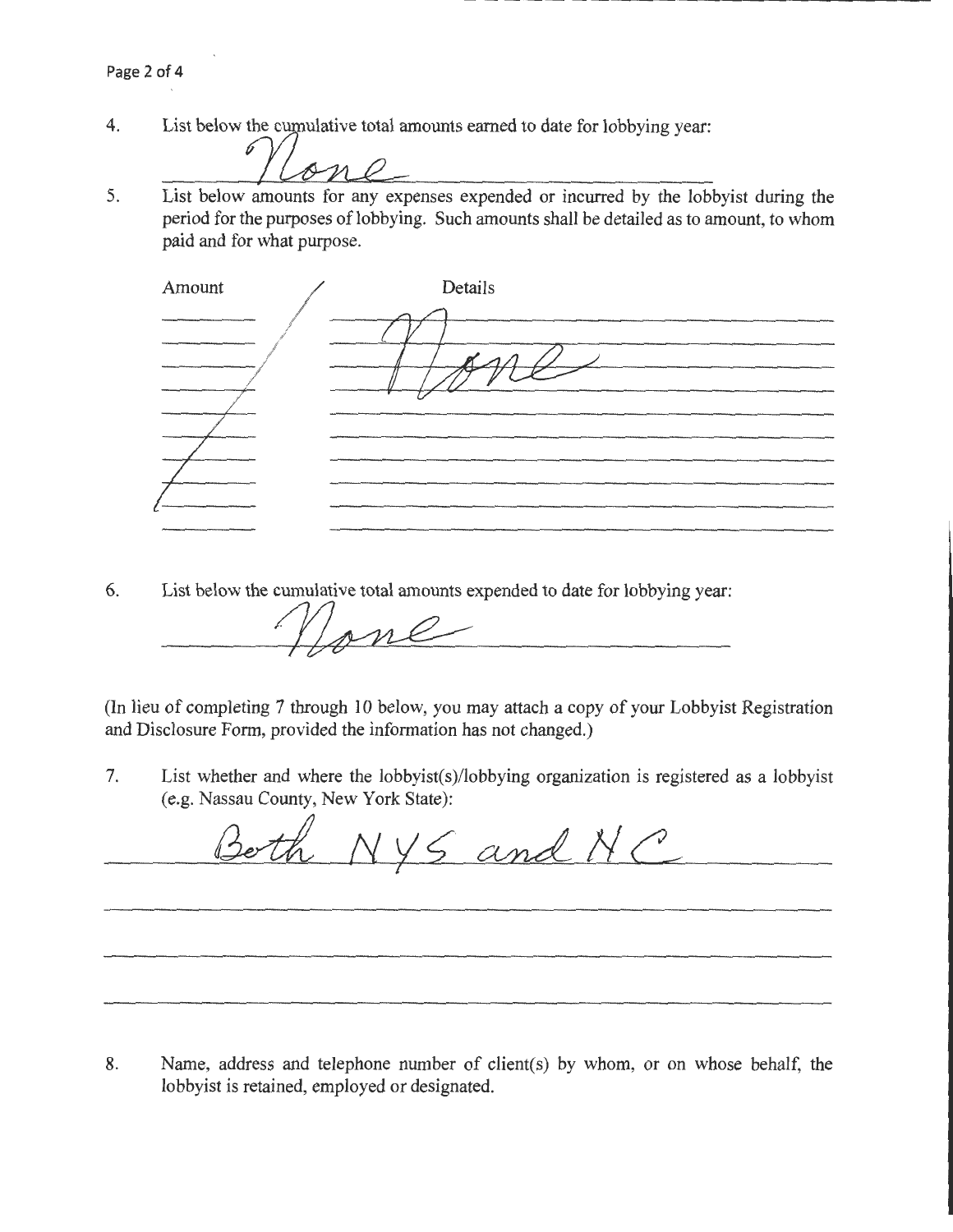Vassau Community College C<br>C ucation  $\%$  $5/6$  -570 - O611 

9. Describe lobbying activity conducted, or to be conducted, in Nassau County, and identify client( s) for each activity listed, during the Reporting Period.

bying activity conducted, or to be conducted,<br>each activity listed, during the Reporting Peric<br>
MANG

10. The name of persons, organizations or governmental entities before whom the lobbyist has lobbied during the period.

Tone in NC